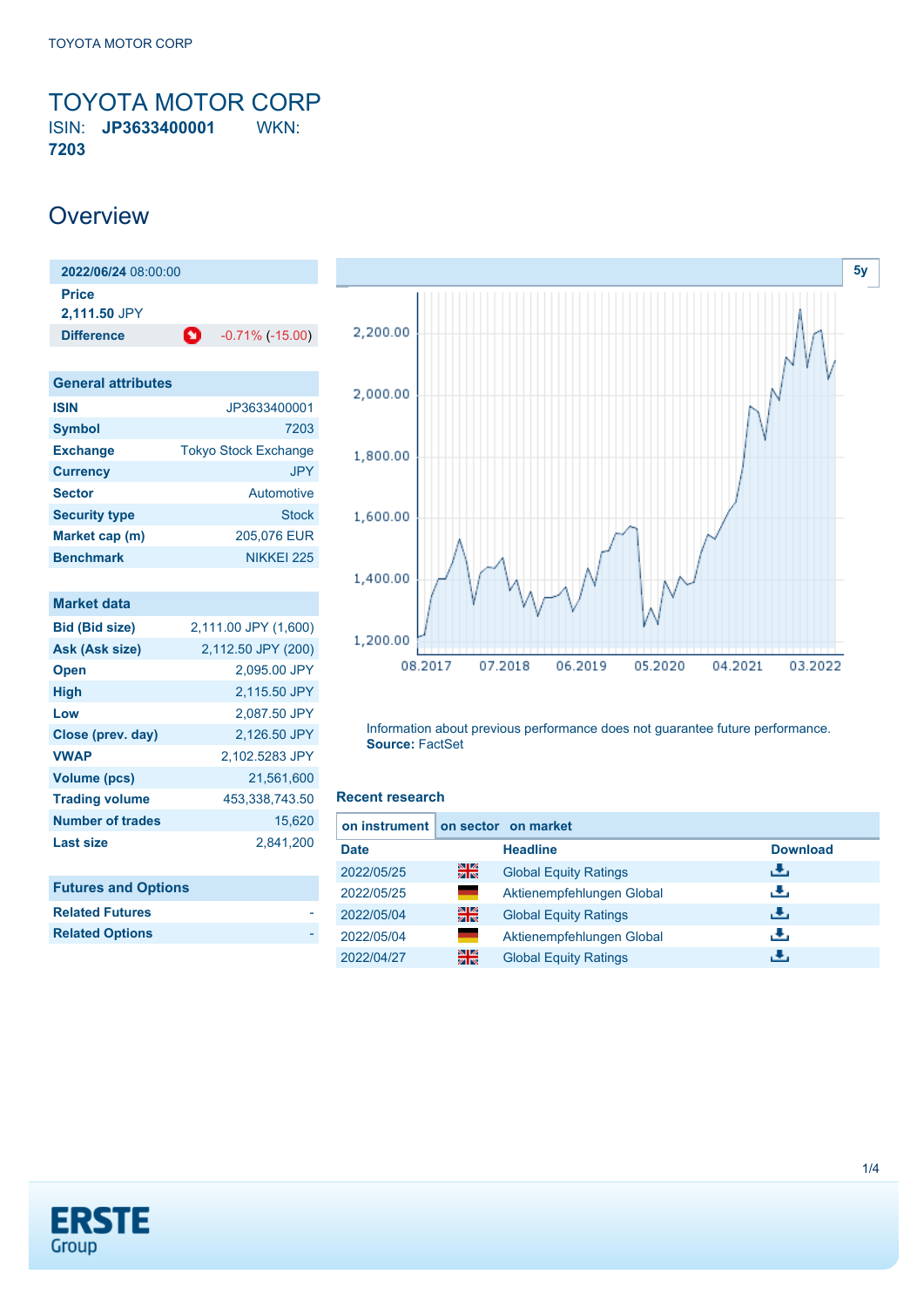## **Details**

**2022/06/24** 08:00:00

**Price**

**2,111.50** JPY

**Difference C** -0.71% (-15.00)

| <b>General attributes</b> |                             |
|---------------------------|-----------------------------|
| <b>ISIN</b>               | JP3633400001                |
| <b>Symbol</b>             | 7203                        |
| <b>Exchange</b>           | <b>Tokyo Stock Exchange</b> |
| <b>Currency</b>           | <b>JPY</b>                  |
| <b>Sector</b>             | <b>Automotive</b>           |
| <b>Security type</b>      | Stock                       |
| Market cap (m)            | 205.076 EUR                 |
| <b>Benchmark</b>          | NIKKEI 225                  |

## **Market data**

| <b>Bid (Bid size)</b>   | 2,111.00 JPY (1,600) |
|-------------------------|----------------------|
| Ask (Ask size)          | 2,112.50 JPY (200)   |
| <b>Open</b>             | 2.095.00 JPY         |
| <b>High</b>             | 2.115.50 JPY         |
| Low                     | 2,087.50 JPY         |
| Close (prev. day)       | 2.126.50 JPY         |
| <b>VWAP</b>             | 2.102.5283 JPY       |
| <b>Volume (pcs)</b>     | 21,561,600           |
| <b>Trading volume</b>   | 453,338,743.50       |
| <b>Number of trades</b> | 15.620               |
| <b>Last size</b>        | 2.841.200            |
|                         |                      |

| <b>Performance and Risk</b> |                |                |         |  |  |  |  |
|-----------------------------|----------------|----------------|---------|--|--|--|--|
|                             | 6 <sub>m</sub> | 1 <sub>V</sub> | 3v      |  |  |  |  |
| Perf (%)                    | $-7.79%$       | $+1.40%$       | +37.80% |  |  |  |  |
| Perf (abs.)                 | $-1.28$        | $+0.21$        | $+4.14$ |  |  |  |  |
| <b>Beta</b>                 | 1.06           | 0.98           | 0.86    |  |  |  |  |
| <b>Volatility</b>           | 32.95          | 30.14          | 26.50   |  |  |  |  |



Information about previous performance does not guarantee future performance. **Source:** FactSet

| <b>Price data</b>                               |                           |
|-------------------------------------------------|---------------------------|
| Ø price 5 days   Ø volume 5 days (pcs.)         | 2,124.40 JPY (21,947,640) |
| Ø price 30 days $\vert$ Ø volume 30 days (pcs.) | 2,115.42 JPY (24,787,393) |
| Ø price 100 days   Ø volume 100 days (pcs.)     | 2,133.32 JPY (28,977,711) |
| Ø price 250 days   Ø volume 250 days (pcs.)     | 2,073.51 JPY (27,227,697) |
| <b>YTD High   date</b>                          | 2,475.00 JPY (2022/01/18) |
| <b>YTD Low   date</b>                           | 1,805.00 JPY (2022/03/08) |
| 52 Weeks High   date                            | 2,475.00 JPY (2022/01/18) |
| 52 Weeks Low   date                             | 1,772.80 JPY (2021/08/20) |

| <b>Arbitrage views</b>          |                |       |                           |                                 |                            |
|---------------------------------|----------------|-------|---------------------------|---------------------------------|----------------------------|
| Exchange $\Box$                 | <b>Date</b>    | Time  | <b>Price</b>              | <b>Trading volume</b><br>(mio.) | <b>Number of</b><br>trades |
| <b>Vienna Stock</b><br>Exchange | 2022/06/<br>24 |       | 17:32 14.966 EUR          | 0.00                            | 3                          |
| Tradegate                       | 2022/06/<br>24 |       | 22:26 15.10 EUR           | 0.13                            | 25                         |
| <b>Tokyo Stock</b><br>Exchange  | 2022/06/<br>24 |       | 08:00 2.111.50 JPY 453.34 |                                 | 15,620                     |
| <b>Stuttgart</b>                | 2022/06/<br>24 |       | 08:00 14.838 EUR          | 0.00                            | 3                          |
| <b>Munich</b>                   | 2022/06/       | 08:00 | 14,802 EUR                | 0.00                            | 1                          |

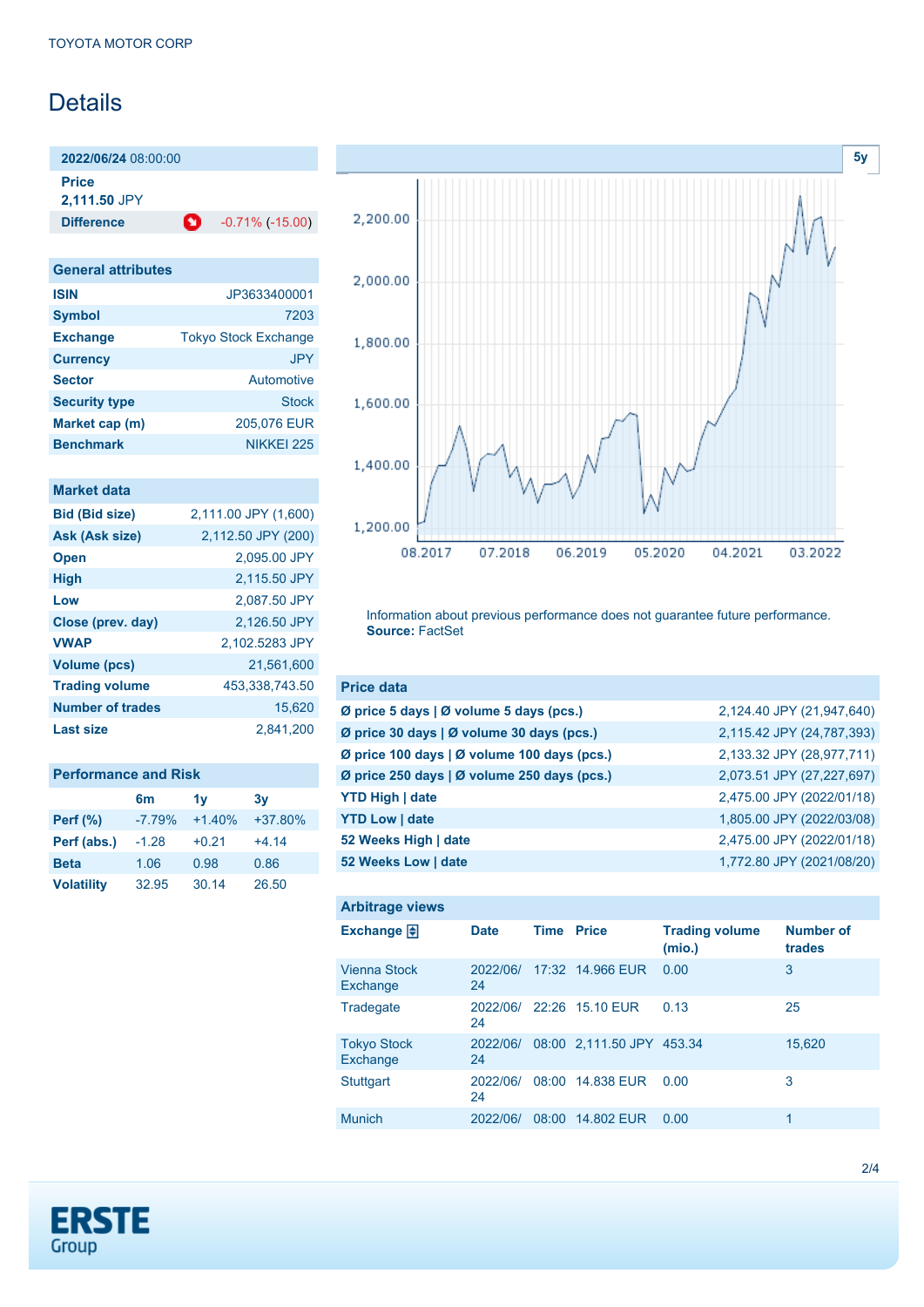|                                  | 24             |                                  |      |                |
|----------------------------------|----------------|----------------------------------|------|----------------|
| London Stock<br>Exchange         | 14             | 2022/02/ 09:01 2,182.00 JPY 5.24 |      | 1              |
| Hanover                          | 2022/06/<br>24 | 08:04 14.666 EUR                 | 0.00 | 1              |
| Hamburg                          | 2022/06/<br>24 | 08:04 14.666 EUR                 | 0.00 | 1              |
| Frankfurt                        | 24             | 2022/06/ 17:30 15.00 EUR         | 0.01 | $\overline{2}$ |
| FINRA other OTC<br><b>Issues</b> | 24             | 2022/06/ 20:44 15.90 USD         | 0.14 | 35             |
| <b>Duesseldorf</b>               | 2022/06/<br>24 | 19:30 14.984 EUR                 | 0.00 | 15             |
| <b>Berlin</b>                    | 2022/06/<br>24 | 08:08 14.782 EUR                 | 0.00 | 1              |